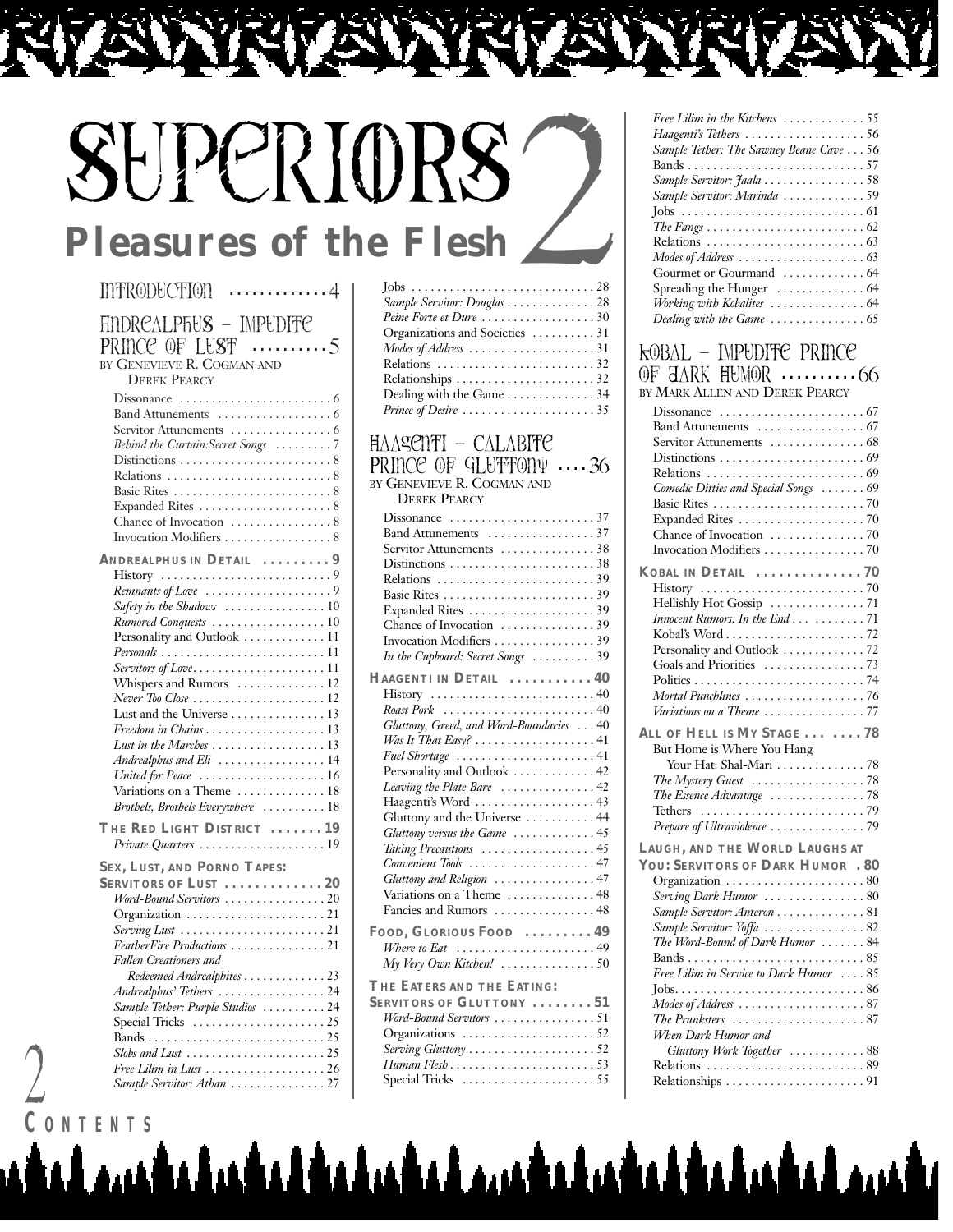| Thy Name is Dark Humor  92                                                                                                                                                                                                                                                                                                                                                                                                                                                                                                          |
|-------------------------------------------------------------------------------------------------------------------------------------------------------------------------------------------------------------------------------------------------------------------------------------------------------------------------------------------------------------------------------------------------------------------------------------------------------------------------------------------------------------------------------------|
| NVBBAS - IMPUDITE PRINCE<br>OF THE HEDIA 94<br>BY ALAIN DAWSON AND DEREK PEARCY<br>Servitor Attunements  96<br>Special Distinctions 98<br>Secret Songs 98<br>Invocation Modifiers 99                                                                                                                                                                                                                                                                                                                                                |
| NYBBAS, THIS IS YOUR LIFE!  99<br>Names, Appearance, and Manner 99<br>The Word of the Media  100<br>Intrusive Uses of Technology  101<br>The Invention of the Television  102<br>Yellow Journalism  102<br>Nybbas' Glasses 103<br>Scandal, Libel, and Rumor  104<br>$Nybbas' Eyes \ldots \ldots \ldots \ldots \ldots \ldots \ldots 104$<br>Personality and Outlook  105<br>Rex, Demon of Cool  108<br>The Media's Idiot Son  109<br>Vapula and Nybbas 110<br>Variations on a Theme  113<br>THE HOME OFFICE  114<br>The Suburbs 114  |
| The City $\dots \dots \dots \dots \dots \dots \dots \dots \dots 114$<br>Nybbas' Tethers 114<br>Sample Tether: Caernavon Platters  115                                                                                                                                                                                                                                                                                                                                                                                               |
| LET'S DO LUNCH:<br>SERVITORS OF THE MEDIA  116<br>Nybbytes and Technology 116<br>Word-Bound Servitors 118<br>The Fallen $\,\,\ldots\,\ldots\,\ldots\,\ldots\,\ldots\,\ldots\,\ldots\,\,119$<br>Humans 120<br>Rewards and Punishments  122<br>Changing Superiors  122<br>The Two Minutes 122<br>Dealing with Outsiders  123<br>Life in the Media Spotlight  123<br>Sample Servitor: Harrishee 124<br>Sample Servitor: Matteo  125<br>Associations and Organizations  126<br>Guest Stars: Free Lilim in<br>Service to Nybbas<br>. 127 |
| "I Bet You're Wondering Why<br>I Gathered You Here Today "  128<br>Dealing with the Game 129<br>Modes of Address 129                                                                                                                                                                                                                                                                                                                                                                                                                |

## **ABOUT** *IN NOMINE*

Steve Jackson Games is committed to full support of the *In Nomine* system. Our address is SJ Games, Box 18957, Austin, TX 78760. Please include a self-addressed, stamped envelope (SASE) any time you write us! Resources now available include:

*Pyramid* (**www.sjgames.com/pyramid**)*.* Our online magazine includes new rules and articles for *In Nomine*. It also covers all the hobby's top games – *AD&D, Traveller, World of Darkness, Call of Cthulhu, Shadowrun* and many more – and other SJ Games releases like *GURPS, INWO, Car Wars, Toon, Ogre Miniatures* and more. And *Pyramid* subscribers also have access to playtest files online, to see (and comment on) new books before they're released.

*New supplements and adventures. In Nomine* continues to grow, and we'll be happy to let you know what's new. A current catalog is available for an SASE. Or check out our Web site (below).

*Errata.* Everyone makes mistakes, including us – but we do our best to fix our errors. Up-to-date errata sheets for all *In Nomine* releases, including this book, are always available from SJ Games; be sure to include an SASE with your request. Or download them from the Web – see below.

*Q&A*. We do our best to answer any game question accompanied by an SASE.

*Gamer input.* We value your comments. We will consider them, not only for new products, but also when we update this book on later printings!

*Internet.* Visit us on the World Wide Web at **www.sjgames.com** for an online catalog, errata and hundreds of pages of information. We also have conferences on Compuserve and AOL. You can get specific infomation about this book at **www.sjgames.com/in-nomine/superiors2**.

*Mailing List.* Much of the online discussion of *In Nomine* happens on our e-mail list. To join, send mail to majordomo@lists.io.com with "subscribe in\_nomine-l" in the body.

*In Nomine IRC.* We also support online roleplaying channels for *In Nomine*. If you'd like to start a MOO or similar Internet environment for gaming *In Nomine*, please check out our policy information at **www.sjgames.com/in-nomine/angelmush.html**.

#### Adventure SeedS **. . . . . . .** 130 Buddy,. Can You Spare a Demonling? . 131 **SEEDS OF LUST . . . . . . . . . . . . . . . 131** Turf War . . . . . . . . . . . . . . . . . . . . . . . . 131 Party Time . . . . . . . . . . . . . . . . . . . . . . 132 Bodyguard Duty . . . . . . . . . . . . . . . . . . 133 Popular Opinion . . . . . . . . . . . . . . . . . . 133 Vital Organs . . . . . . . . . . . . . . . . . . . . . 133 Get Thee to a Nunnery . . . . . . . . . . . . 133 **SEEDS OF GLUTTONY . . . . . . . . . . 134** Add to Pot and Stir . . . . . . . . . . . . . . . . 134 Creamy Goodness . . . . . . . . . . . . . . . . . 135 Blood and Chocolate . . . . . . . . . . . . . . 136 Can't Be Too Careful . . . . . . . . . . . . . . 136 Hot Time in the Old Town Tonight . . 136 **SEEDS OF DARK HUMOR . . . . . . . . 137** Jokers to the Left, Jokers to the Right .. . . . . . . . . . . . . . 137

Do Not Meddle in the

| Do Not Meddle in the                                               |
|--------------------------------------------------------------------|
| Affairs of Demon Princes 137                                       |
| National Demon-cratic Convention 138                               |
|                                                                    |
| It's a Wonderful Life  139                                         |
| Hey! That's My Line, Pal! 139                                      |
| SEEDS OF THE MEDIA  140                                            |
| Muzak for the Masses $\dots\dots\dots\dots\dots$ 140               |
| The Perils of Sanitization  140                                    |
| Princess Adorable  140                                             |
| If it Aint on the Page,                                            |
| It Ain't on the Stage $\dots \dots \dots \dots 141$                |
| Sweeps Week  141                                                   |
| Reeling in Eli $\dots\dots\dots\dots\dots\dots$ 141                |
| The Death of Cool $\dots\dots\dots\dots\dots 141$                  |
| We're Not in Kansas Anymore  142                                   |
| $IDDCX \ldots \ldots \ldots \ldots \ldots \ldots \ldots \cdot 143$ |

**C ONTENTS**

 $\mathcal{A}$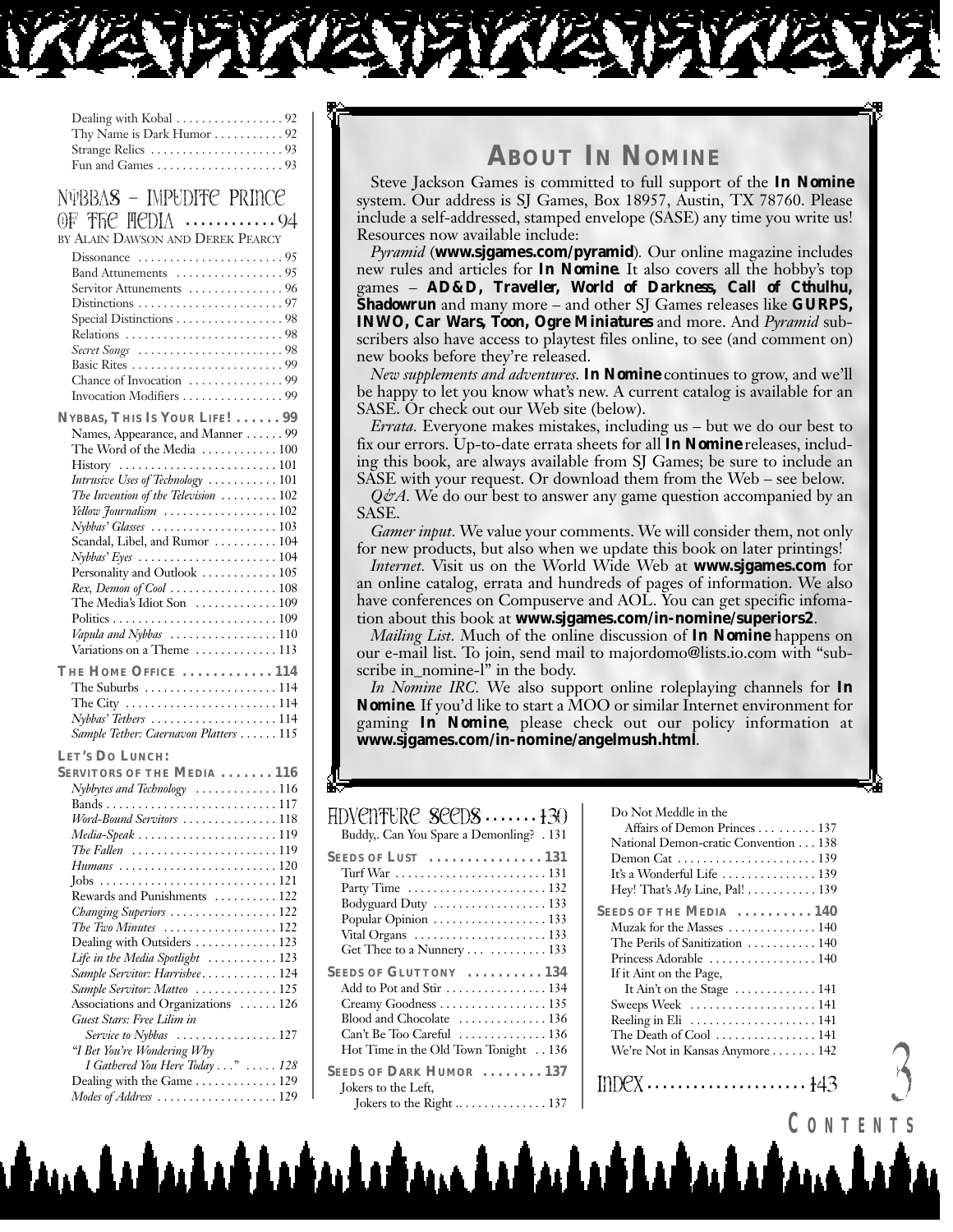

#### **SINS OF THE FLESH**

*"Flesh is transitory, flesh is a prison, flesh is . . . an instrument. Flesh can be replaced. And flesh does as it's told. Or they will become most annoyed."* 

*– Morden, Babylon 5, "The Hour of the Wolf"*

Welcome to Hell, leave your inhibitions at the door ... Not all battles for human minds and souls are fought upon battlefields. In Hell, there are Princes who know that without humanity to feed from, they would starve indeed. Others might call them "soft" and "weak," but these Princes know that subtlety will carry them farther than brute force.

Enter their world, learn their secrets, partake of their pleasures. Just don't get in their way.

#### **NEW AND IMPROVED**

*There are things you need not know of, though you live and die in vain, There are souls more sick of pleasure than you are sick of pain; There is a game of April Fool that's played behind its door, Where the fool remains forever and the April comes no more. . . – GK Chesterton, "The Aristocrat"*

This book contains the most complete information currently available on Nybbas, Prince of the Media, the major Princes of Shal-Mari (Dark Humor, Gluttony, and Lust), and their Servitors. Information from previous books has been collected, combined with new material, and updated to become the *definitive* canon for these four Princes.

Not only are there game mechanics and new powers, such as Servitor Attunements or suggested Song variants, but there is also in-depth explorations of each Word's subculture: its community, attitudes, and perspective. Players will find plenty to flesh out their characters, while Game Masters can make NPCs who are far more and work, and think.<br>than cardboard cutouts.<br>Welcome to Hell. Have a nice stay. than cardboard cutouts.

Readers may notice some new terms in the Band Attunements – some attunements *require* a certain resonance or tap into the Band's very nature. Other Bands simply could not use them, or could not use all of the ability. These attunements have been labeled "restricted," if other Bands cannot take them at all, or "partly restricted," if other Bands may take the portion that does not directly rely upon Band resonance (such as the cooking ability of Lilim of Gluttony). There may be other differences as well, subtle or large, which correct errata, misinformation, or *dis*information in earlier reports about these precincts of Hell.

### **USING THESE USERS**

*"Tell me what you want most."*

*"Something here in my castle that can answer me when I speak to it. As white and smooth as that statue, but not cold like the marble. As soft and sweet as my roses, that can break as easily in my claws. Something that can speak. Something that can die . . .* 

*– Beauty and the Beast, Nicholas Grey*

The information in this book – on Andrealphus, Haagenti, Kobal, and Nybbas – is as complete as we can make it, but it's hardly the final word on any of them. Now *you*, the player (or Game Master), must explore the implications. What rumors do you believe? (Which ones are *true*?) Which ones will you refuse to consider, either because they're unthinkable, or because you fear what would happen if others found out? Do you worship your Prince's Word to the extent of becoming a stereotype, or do you covertly ignore his strictures when you can? Do you descend to the depths of evil that your Master's Word offers, or prefer "Damnation Lite," with half the evil and none of the guilt? What do *you* want . . . ?

Game Masters shouldn't overlook the adventure seeds, tailored to provide challenges and questions which hit Servitors of these specific Princes right where they live,

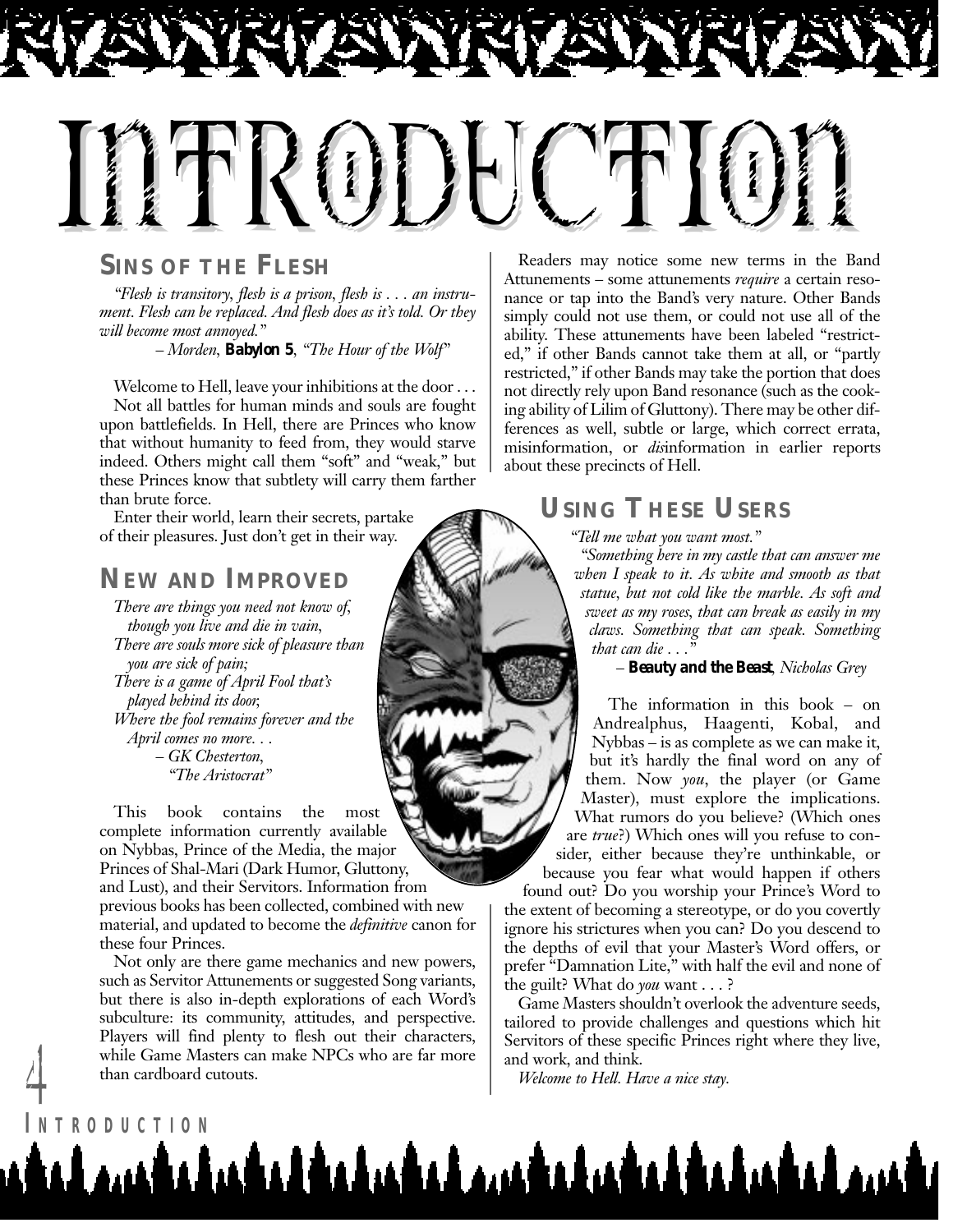#### **BROTHELS, BROTHELS EVERYWHERE**

<u>udambahahadahahadan bahahahadahaham</u>

Establishments in Shal-Mari take as much care in displaying themselves as any individual demon does. Signs hang over the doors, house staff display themselves in the windows, and damned souls or demonlings are sent out onto the streets to lure visitors to their doors. Life inside a Shal-Mari brothel – beside the obvious fact of service – depends on whether you're in a high-class establishment which employs expensive courtesans, or a gutter-level cathouse skimming Essence off damned souls. The lowest minions act as cleaners and servants, beautiful Servitors of Lust cater to the customers, and the owner of the house collects the fees. It's really no

different from any human establishment – as the demons will point out cheerfully.

The exceptions to the rule of self-display are brothels that cater to the *very* highly-ranked, or that offer particularly specialized services – which usually amounts to the same thing. Such establishments can do without gaudy public signs and advertisements; in stark contrast to other buildings, they're undecorated, or decorated with tasteful understatement. Their contents and staff may vary, but they all have one thing in common – heavy defenses and extremely thick walls.

## **VARIATIONS ON A THEME**

Andrealphus can be viewed in a number of ways, depending on the type of campaign, and on the GM's personal vision of him.

#### *Comic Relief*

In a humorous or darkly humorous campaign, or if he's being used for light relief among the Princes, Andrealphus is an obsessive, shallow romantic. He's constantly being distracted by his latest passion, can be talked into favors by anyone sufficiently goodlooking, and avoids fights for fear of being hurt or even overly mussed. He (and his Servitors) are preoccupied by fashion and beauty treatments, but useless when it comes to anything except looking good, or the occasional seduction. The slightest conversational gambit is misinterpreted as a come-on, and Servitors of Lust are known for being distracted from their missions in order to have sex in the nearest corner.

## *Dark Andrealphus*

**A NDREALPHUS**

Darker versions of the Prince of Lust only get pleasure from the active *pain* of others. This may be merely physical pain, or it may be mind games, forcing them to betray what they care about for his sake, persuading them into actions they don't want or find degrading . . . Lust can only be gratified and assured of its power by forcing others into what they don't want. Lust can only be gratified and assured of its ter – while not true, it adds to her allure.

This Andrealphus is bored of simple sex, and prefers S&M, pedophilia, snuff films, bestiality – any sort of perversion or gratification. He and his Servitors may *act* like empty-headed, vain fools, but beneath it they're all brutal, calculating hunger.

#### *Andrea – The Female Version*

Many people find Andrea's female form much less of a threat than her male form – which is an excellent reason to use it. Though she is still utterly seductive and beautiful, she takes any shape that amuses her; from a red-

haired amazon to a tiny geisha, from a stately black woman to a shy brunette. Her appearance is chosen to match the setting and the people present, in  $\mathfrak{G}$ order to manipulate them better.

> Andrea usually acts less sexually aggressive than Andre. She is cool, allowing others to impress *her*, though she will also demonstrate a flattering encouragement toward those whom she wants to beguile. In the case of a non-Superior who is unaccustomed to females in authority, or whose relationships tend to the male-dominant, she enjoys being aggressive and taking control. She expects to be actively flattered, or at least appreciated, when in female form – far more than in male form – and will be insulted if this doesn't happen. Her whole attitude and appearance are a challenge, conscious or unconscious, to everyone around her, designed to set them competing from desire for her. She likes to give the appearance of some hidden flaw or vulnerability in her charac-